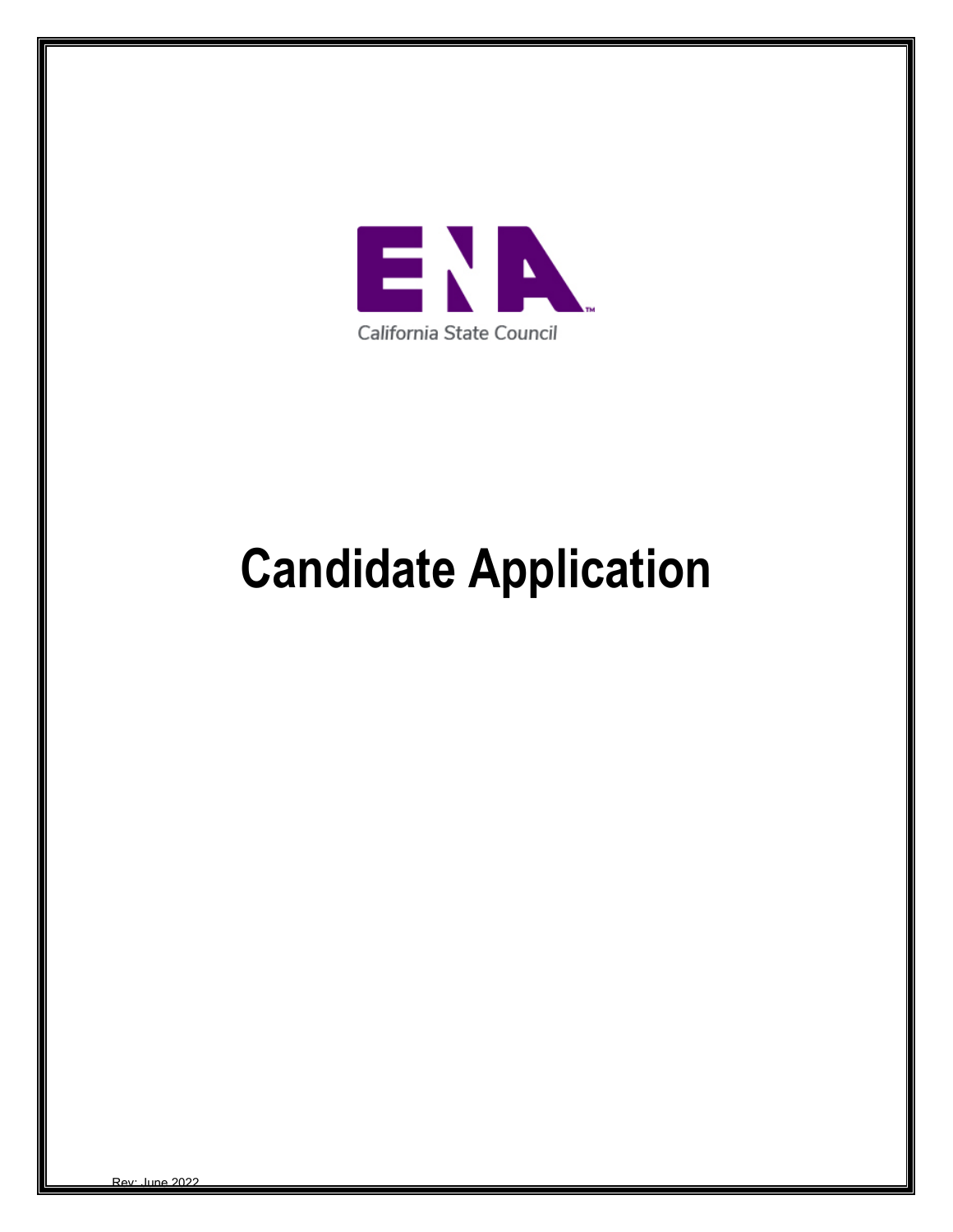## **Election requirements for California ENA candidates:**

- Be a professional registered nurse in the State of California
- Current active ENA membership
- California Resident
- President-Elect: served as a voting Board member within the last three (3) years

Candidates are encouraged to review and familiarize themselves with the following items prior to completing the application:

• Cal[ENA Bylaws](https://www.californiaena.org/wp-content/uploads/2020/11/Bylaws-Update-2021.pdf)

#### **Ap[plication Deadl](http://www.ena.org/about/bylaws/Documents/ENABylaws.pdf)ine:** *July 31, 2022*

**The [application for](http://www.ena.org/about/elections/Documents/ElectionRules.pdf)m must be submitted along with the following supporting documents to the State Council [Immediate Past President.](http://www.ena.org/about/elections/Documents/FAQs.pdf)** 

## **Email completed application to: Past.President@californiaena.org**

All application submission items above should be submitted to the State Council Immediate Past President by the designated deadline. [No exceptions will be given on](mailto:elections@ena.org) the above deadline. All information on this application form is subject to verification.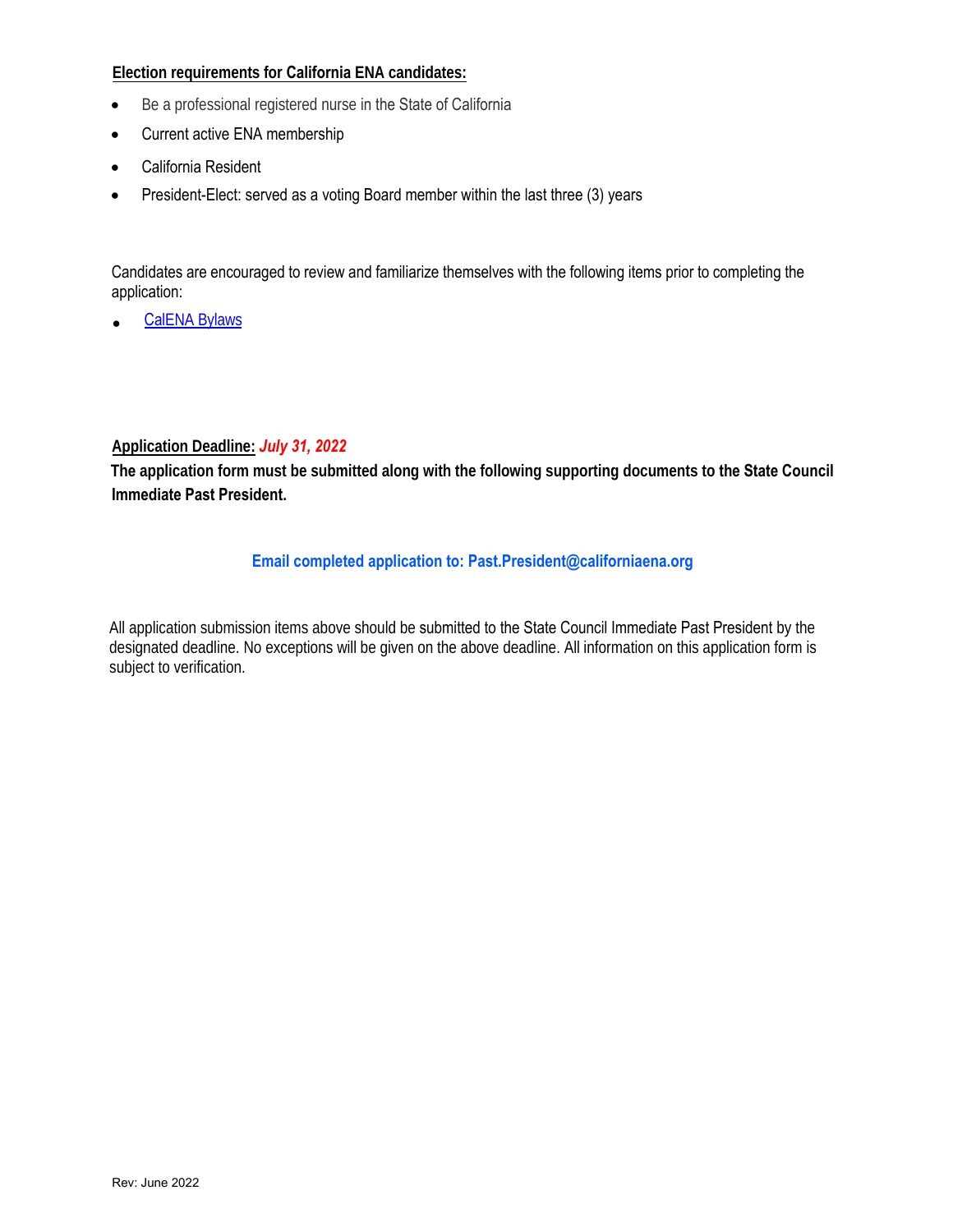## **STEP 1: POSITION OF INTEREST:**

President-elect (will serve as the State President for the following year)

**Secretary** 

C<br>C<br>C

Treasurer-elect (will serve as the Treasurer for the following year)

Director-at-Large : Event Planning

Director-at-Large : Relationship Development  $(\bullet)$ 

#### **Personal Information**

**First Name:**

**Middle Name:**

**Last Name:**

**Suffix:**

**Credentials:**

All credentials and honorifics following an ENA member's name must follow the format and ordering as follows: [highest earned degree, licensure, certifications and](https://www.ena.org/docs/default-source/about-us/leadership-governance/ena-governance-policies) fellowships. Reference Policy 1.01, Ordering of Credentials for further details.

**(The information you provide below will only be used by Cal ENA for the purpose of the election)** 

**Emergency Nurses Association (ENA) Membership Number – REQUIRED**

*A limited background check will be conducted on all candidates (e.g., RN Licensure current and unencumbered)*

**RN license number:** 

**State of RN licensure:** 

**Home address:** 

**Home city:** 

**Home state:** 

**Home zip code:**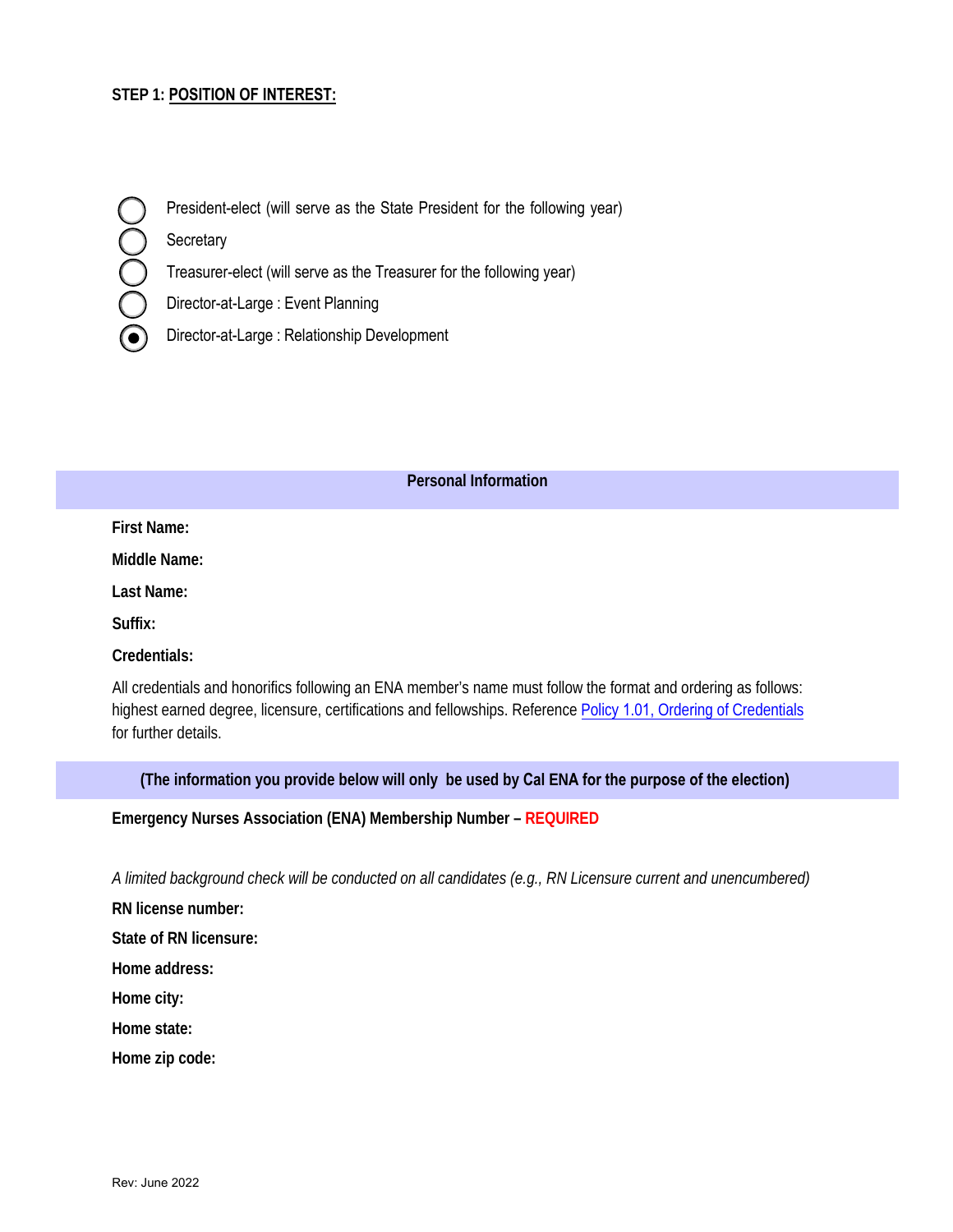| Home phone:                                                                                                                                    |
|------------------------------------------------------------------------------------------------------------------------------------------------|
| Cell phone:                                                                                                                                    |
| Work phone:                                                                                                                                    |
| Home email:                                                                                                                                    |
| Work email:                                                                                                                                    |
| Preferred email address:<br>Home<br>Work                                                                                                       |
| <b>Nursing Education</b>                                                                                                                       |
| Please list below your highest academic level obtained from an accredited institution<br>$\circ$<br>Please do not list degree in progress<br>٠ |
| Degree/Major:                                                                                                                                  |
| College:                                                                                                                                       |
| Campus/Division:                                                                                                                               |
| State:<br>City:                                                                                                                                |
| <b>Graduation Date:</b>                                                                                                                        |
|                                                                                                                                                |
| <b>Non-Nursing Education</b>                                                                                                                   |
| Please list below your highest academic level obtained from an accredited institution<br>$\circ$<br>Please do not list degree in progress<br>٠ |
| Degree/Major:                                                                                                                                  |
| College:                                                                                                                                       |
| Campus/Division:                                                                                                                               |
| City:<br>State:                                                                                                                                |

**Graduation Date:**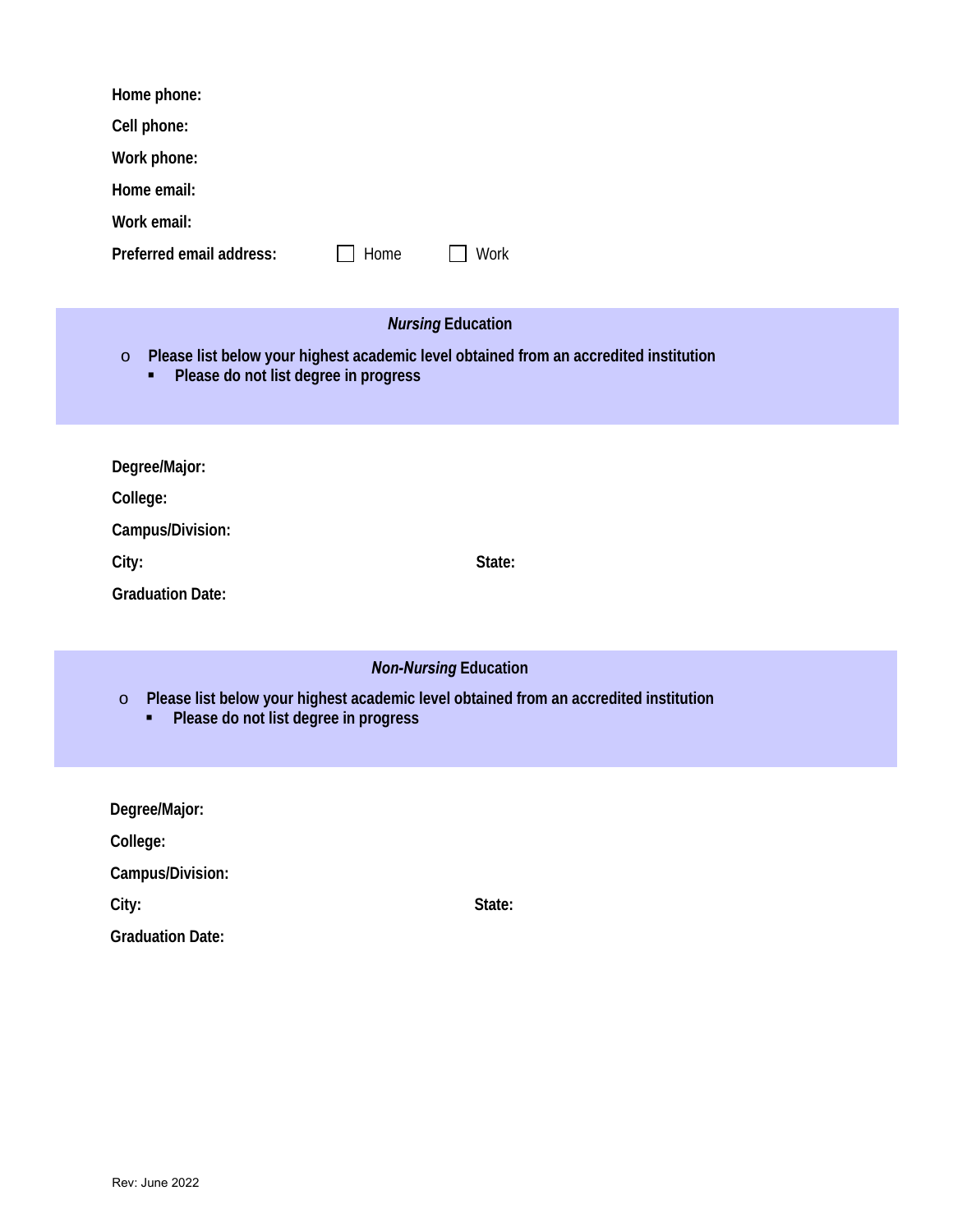#### **STEP 2: BIOGRAPHICAL INFORMATION**

- Candidates are responsible for ALL spelling, punctuation and grammar (reference biography outline below)
- **Please proofread your statements carefully. No corrections to the content will be made by the CalENA Board. Information will be published EXACTLY as received.**
- Candidates are not required to provide verification of awards received, certifications, memberships, positions held in organizations if referenced in the materials, but may be subject to a random audit. The CalENA Board will remove any reference not supported by verification (if a random audit is performed).
- The candidate information and statements will be published in official CalENA communications.
- It is the candidate's decision to determine how much detail to include in candidate statement. However, the **total** word count must equal no more than **500 words including the category headers.**
	- o You are encouraged to copy and paste text from a Word document into the form below. One method is to use CTRL+C to copy and use CTRL+V to paste. Another method is to highlight all of your content and rightclick and select copy, and then go into the appropriate section of the application and right-click again and select paste.
	- o To ensure you have not exceeded the word count limit, use the word count feature available in Word by selecting all of the text/content within the form below (including the category headers). The status bar (generally located at the bottom of the document) will display the number of words in the selection. For example, 100/1450 means that the selection accounts for 100 words of the total number of words in the document, 1,450.

**PHOTOGRAPH:** Please paste a copy of a professional headshot in the box below. Your picture may be used in official ENA publications.

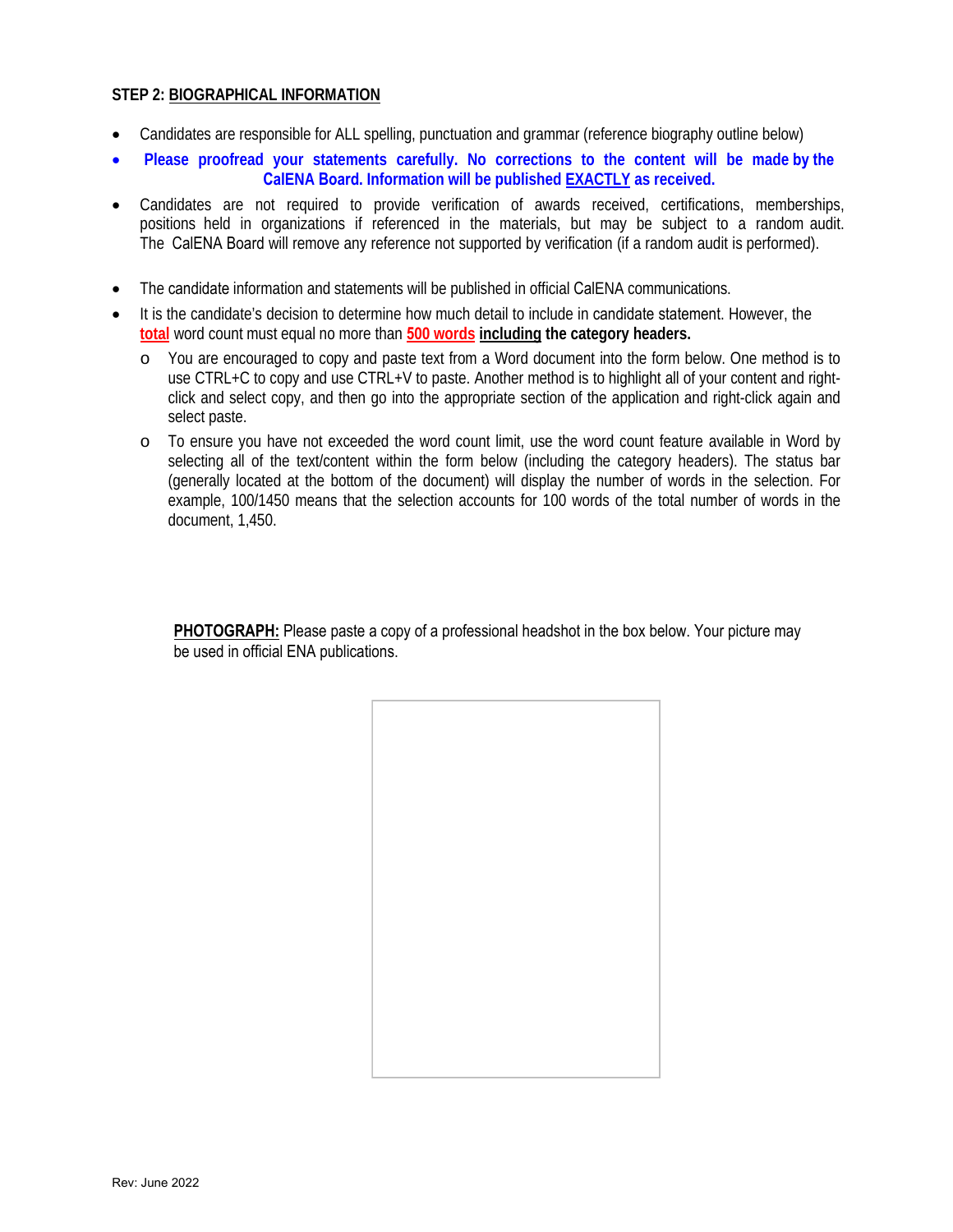# **BIOGRAPHY OUTLINE**

| Name, Credentials (must follow ordering of credentials format listed on page 3)<br>City, State<br>* Your name will be used for all official documents as listed |  |  |
|-----------------------------------------------------------------------------------------------------------------------------------------------------------------|--|--|
| <b>Current Employment</b><br>Work title/position<br>Name of Employer/Institution, City, State                                                                   |  |  |
| Education<br>Degree, Year Graduated - Name of School/University, Department (if applicable), City, State                                                        |  |  |
| <b>Professional Credentials/Certifications</b><br>* Examples include course or knowledge verification such as ACLS, BLS, CEN, ENPC, PALS, TNCC                  |  |  |
| *All years listed within each category below should be arranged in chronological order.<br><b>National</b>                                                      |  |  |
| Year(s)<br>Title, Board/Committee/Work Team/Journal<br><b>State</b><br>Year(s)<br>Title, Board/State Council/Committee                                          |  |  |
| Local<br>Year(s)<br>Title, Chapter/Committee                                                                                                                    |  |  |
| Other<br>Year(s)<br>Organization                                                                                                                                |  |  |
| * Can include current or prior professional experiences and other association activities in which you have<br>participated.                                     |  |  |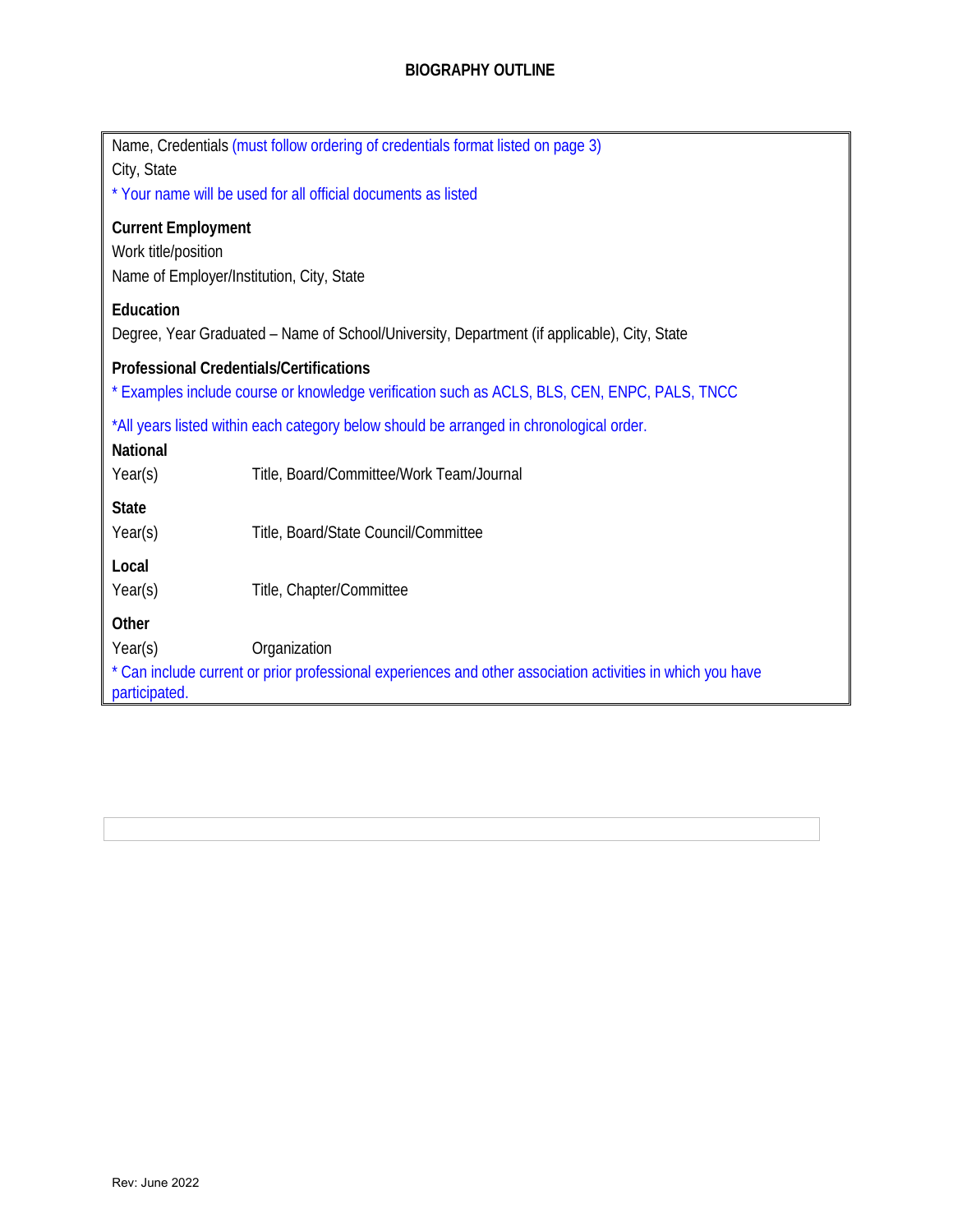## **STEP 3: STATEMENT TO THE MEMBERSHIP**

It is the candidate's decision to determine what he or she will write. The biography information and statements will be published in official ENA communications.

Please include why you want to run, what goals you want to accomplish and how the membership will benefit from you achieving the position in which you are applying for.

No graphics including photographs, logos or signatures are permitted in the candidate's statement.

**NOTE: No corrections to the content within the biographical information or the statements will be made by the CalENA Board. Please proofread your statements carefully. Information will be published EXACTLY as received.** 

**Provide no more than 500 words of your statement to the membership within the box below.**

**Click the gray box below to enter your Statement to the Membership:**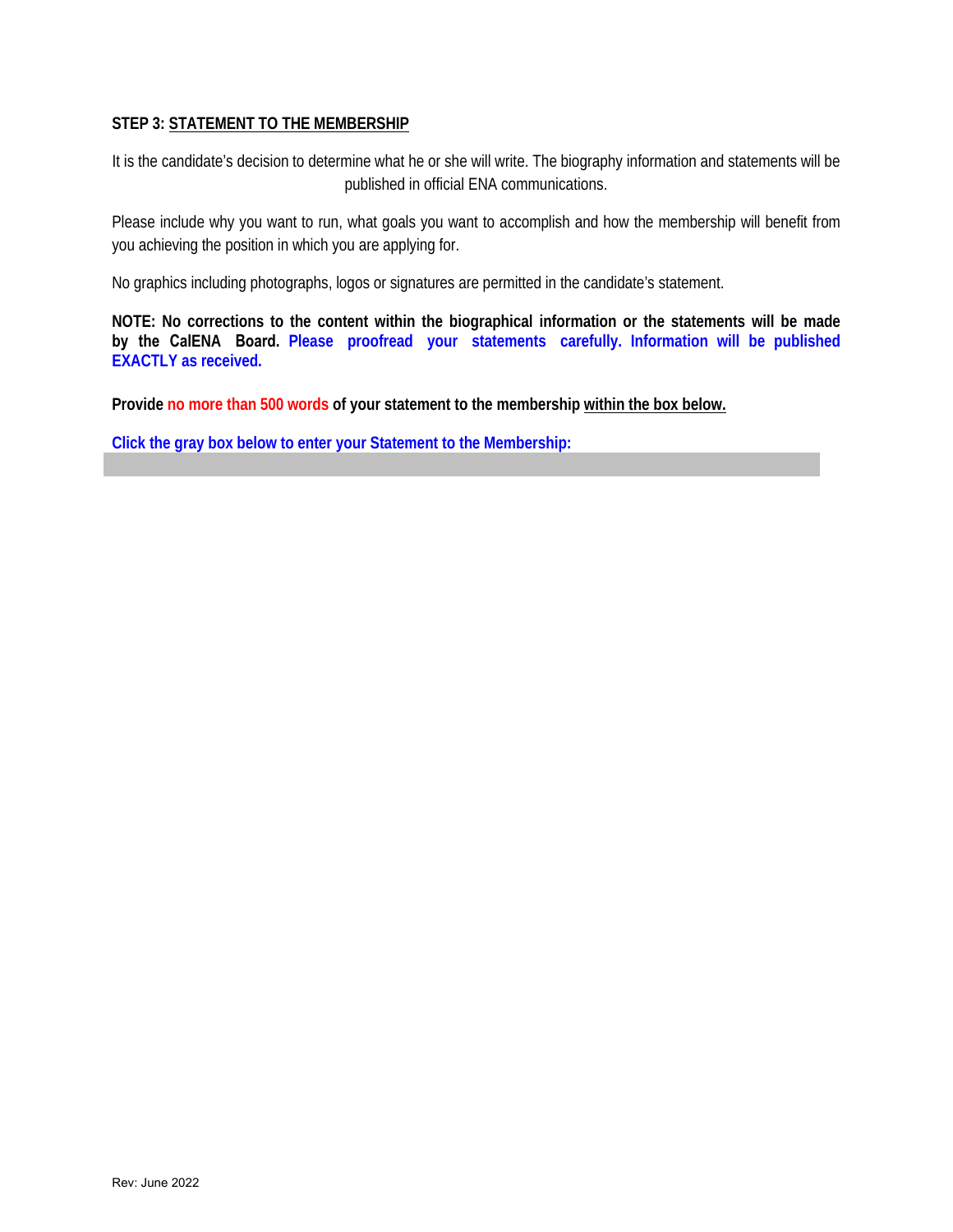## **STEP 4: CANDIDATE'S SIGNED STATEMENTS**

ENA's Belief Statement appears below. The candidate must sign the ENA Candidate Application Consent and the last two pages of the ENA Conflict of Interest Statement. Please check each box to indicate that you agree to the provisions of these statements.

#### **ENA's Statement on Campaigning**

ENA believes that all campaign activities other than those sanctioned by the national organization must be limited to the provisions set forth in [Election Rules](https://www.ena.org/docs/default-source/about-us/leadership-governance/reference-materials/ena-election-rulescb51492f0f4041c68b86b216f93573f9.pdf?sfvrsn=80d14fdb_18) and must be strictly adhered to.

#### **CalENA Candidate Application Consent**

I hereby request and authorize the evaluation and validation of my credentials in accordance with, and subject to, CalENA's candidate review procedures. In furtherance of my application to run as a candidate for a position on the CalENA Board of Directors, I request and authorize any current employer, former employer, hospital, medical staff, medical organization, state agency, academic institution or individual to provide to CalENA any information they might have relevant to CalENA's verifying my personal identity, professional licensure, highest academic level and investigation for criminal activity.

I hereby waive any claim for damages, or otherwise, that I may have against any former employer, current employer, hospital, medical staff, medical organization or individual who supplies information with respect to my application and CalENA, and its officers, directors, members, employees, and agents by reason of any act of omission or commission that they, or any of them, may take in good faith in connection with this application. I understand that the decision as to whether or not I qualify to run and serve in an elected position on the ENA Board of Directors, vests solely and exclusively in CalENA and that its decision is final.

## *Your application and any other information obtained in connection with your application becomes the property of CalENA upon receipt and will not be returned to you during or at the conclusion of the application process.*

I represent that I have received and reviewed the CalENA Bylaws and Election Policy. By applying to run for an elected position on the CalENA Board of Directors, I represent that I am qualified to hold such position and I agree to abide by the CalENA Bylaws and Election Rules. I represent and warrant that the information provided in this application is truthful and accurate. If any of the information I have provided in this application is inaccurate or untruthful, I understand and agree that CalENA may take such action with respect to my application, candidacy or elected position (in the event I am elected to office) CalENA deems, in its sole discretion, to be in the best interests of CalENA. I understand and agree that such action may include, without limitation removal of my name from the election ballot; a ban on the use of a questionable credential; or removal from my elected position.

Please sign this application indicating your consent to the terms set forth above by inserting an electronic signature or checking the box where indicated below.

Check box to indicate your consent  $\Box$ 

Print Name:

Position applying for:

Date: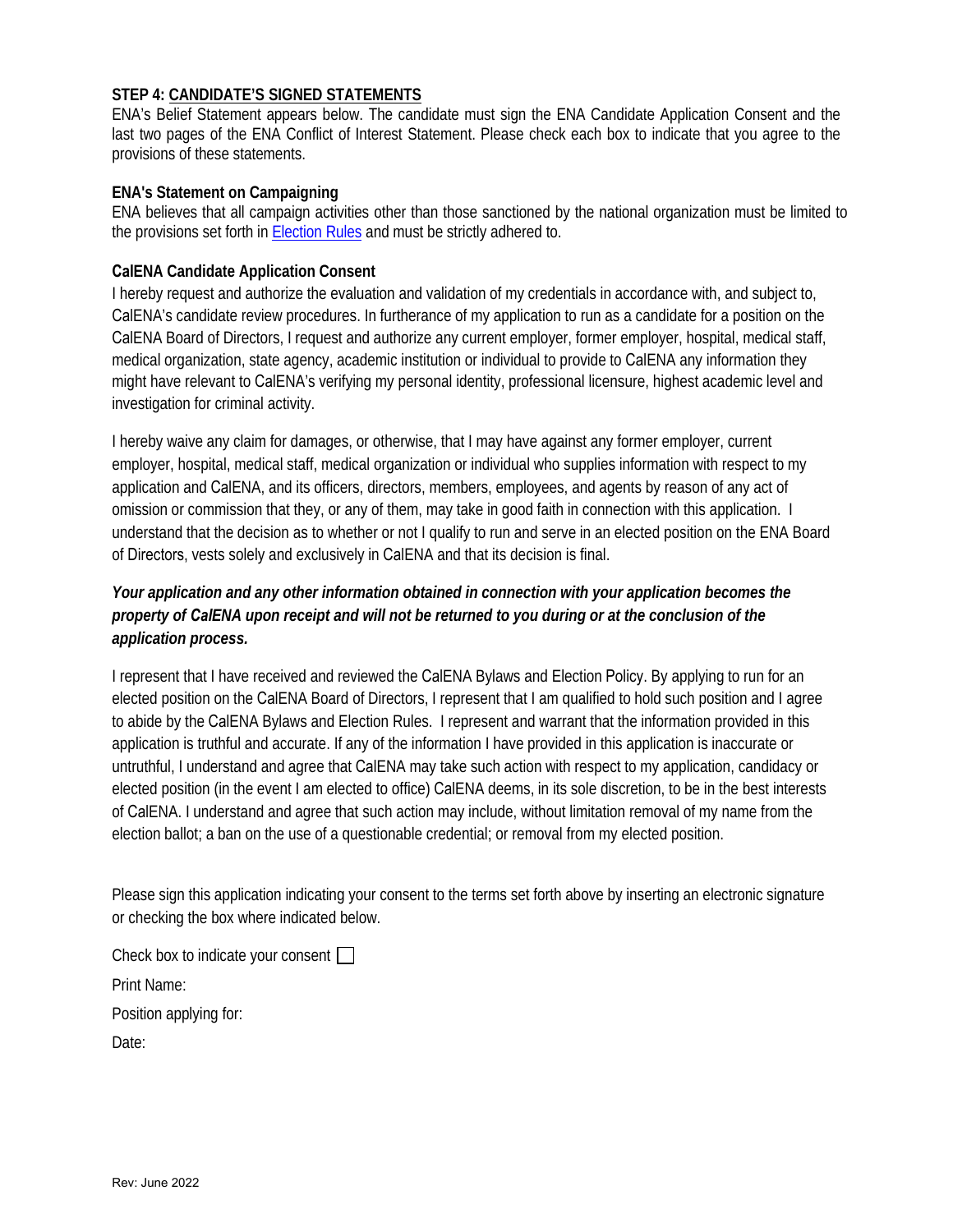## **Conflict of Interest Policy**

Read ENA's [Conflict of Interest Policy p](https://www.californiaena.org/wp-content/uploads/2019/03/2017-Conflict-of-Interest.pdf)rior to completing the disclosure statement below. Please note the following before completing the disclosure statement:

- The terms "family relationship" and "immediate family" as used herein, refer to any parent, spouse, domestic partner or child.
- The term "affiliate" means any organization that directly or indirectly through one or more intermediaries, controls or is controlled by, or is under common control with the association.
- If any item is inapplicable, answer "none" or "n/a" as appropriate.

## I. **NAME AND BACKGROUND INFORMATION**

A. Name:

Address:

Position with Association:

B. I hereby state that I or members of my immediate family have the following affiliations or interests and have taken part in the following transactions that, when considered in conjunction with my position with or relation to the Emergency Nurses Association ("ENA") or any of its affiliates or subsidiaries, might possibly constitute a conflict of interest. (Check "none" by marking an "X" in the box where applicable.)

## II. **OUTSIDE INTERESTS**

Identify any position held by yourself or a member of your immediate family in any outside concern from which the Association or any of its subsidiaries or affiliates secures goods or services or that provides services competitive with the Association or any of its subsidiaries or affiliates.

 $\Box$ None

Comments:

## III. **INVESTMENTS**

List and describe, with respect to yourself or a member of your immediate family, all investments that might be considered a "material financial interest", as described below:

- A. Capital stock, obligations, or a combination of both, of any concern the capital stock or obligation of which are listed on any nationally recognized securities exchange, having an aggregate value in excess of \$500,000; or
- B. Any interest in any other outside concern, with the exception of the holding of indebtedness; or
- C. Holding of indebtedness of any outside concern, other than those mentioned in subparagraph A above, in any amount in excess of \$100,000.

 $\Box$ 

Comments:

None